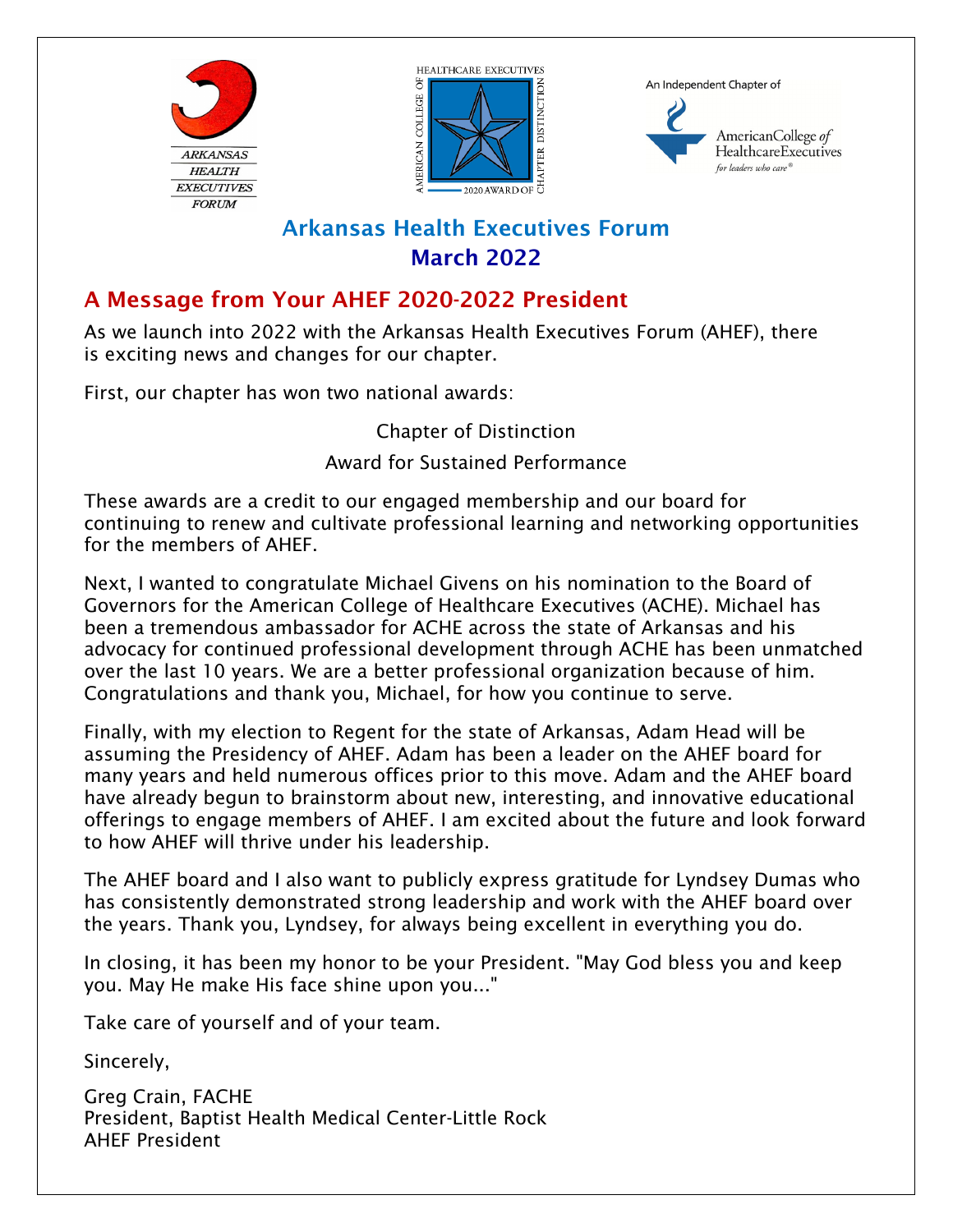## AHEF News Adam Head, FACHE – New AHEF President



Adam Head, FACHE President and CEO, CARTI, Inc.

Adam Head joined CARTI as president and chief executive officer in September 2017, after more than 12 years' experience in healthcare administration, including four years with the U.S. Army Medical Service Corps. In this role, Adam drives CARTI's mission for being the most advanced cancer treatment destination in the region. He oversees the organization's plans for increasing its statewide footprint and bringing world-class cancer care and expert physicians to patients in the communities where they live.

Since joining CARTI, Adam has been instrumental in guiding CARTI through a period of transformation. In this time, the organization has increased operational revenue by \$9.3 million and seen unprecedented expansion into new communities across the state, particularly in areas with limited cancer services. Under Adam's leadership, CARTI's statewide presence has increased from 12 treatment locations in 11 communities across the state to 18 locations in 16 communities. Since November 2018, CARTI has opened four additional cancer centers in Conway, Russellville, North Little Rock and El Dorado, and will open its sixth comprehensive cancer center in Pine Bluff mid-February. CARTI is also set to open the state's only surgery center exclusively dedicated to cancer-related surgical care for patients across the region. The CARTI Surgery Center is set to open Fall 2022 on CARTI's main campus in Little Rock.

In addition to the expansion of geographical locations, Adam has led the expansion of services that CARTI provides its patients. Recent specialty clinic additions include CARTI Urology, CARTI Audiology, The Breast Center at CARTI, The Cancer Genetics and Risk Management Clinic and CARTI Imaging North.

#### AHEF Members and Fellows

Welcome to the AHEF new members and congratulations to the recertified Fellows from January through February 2022!

#### New Members

Randy Barymon Administrator St. Bernards Five Rivers, Pocahontas

Randy T. Bosch Administrator 19<sup>th</sup> Medical Group, Little Rock AFB

Cory R. Davis, MPA Director, Child Life & Patient Experience Arkansas Children's Hospital, Little Rock

David DePoyster VP of Strategic Partnerships Optum, North Little Rock

Charlie Graves Director, Clinical Asset Management TIMEDX, Vilonia

Emily J. McGee, MBA, BSN, RN Assistant Vice President of Nursing St. Bernards Medical Center, Jonesboro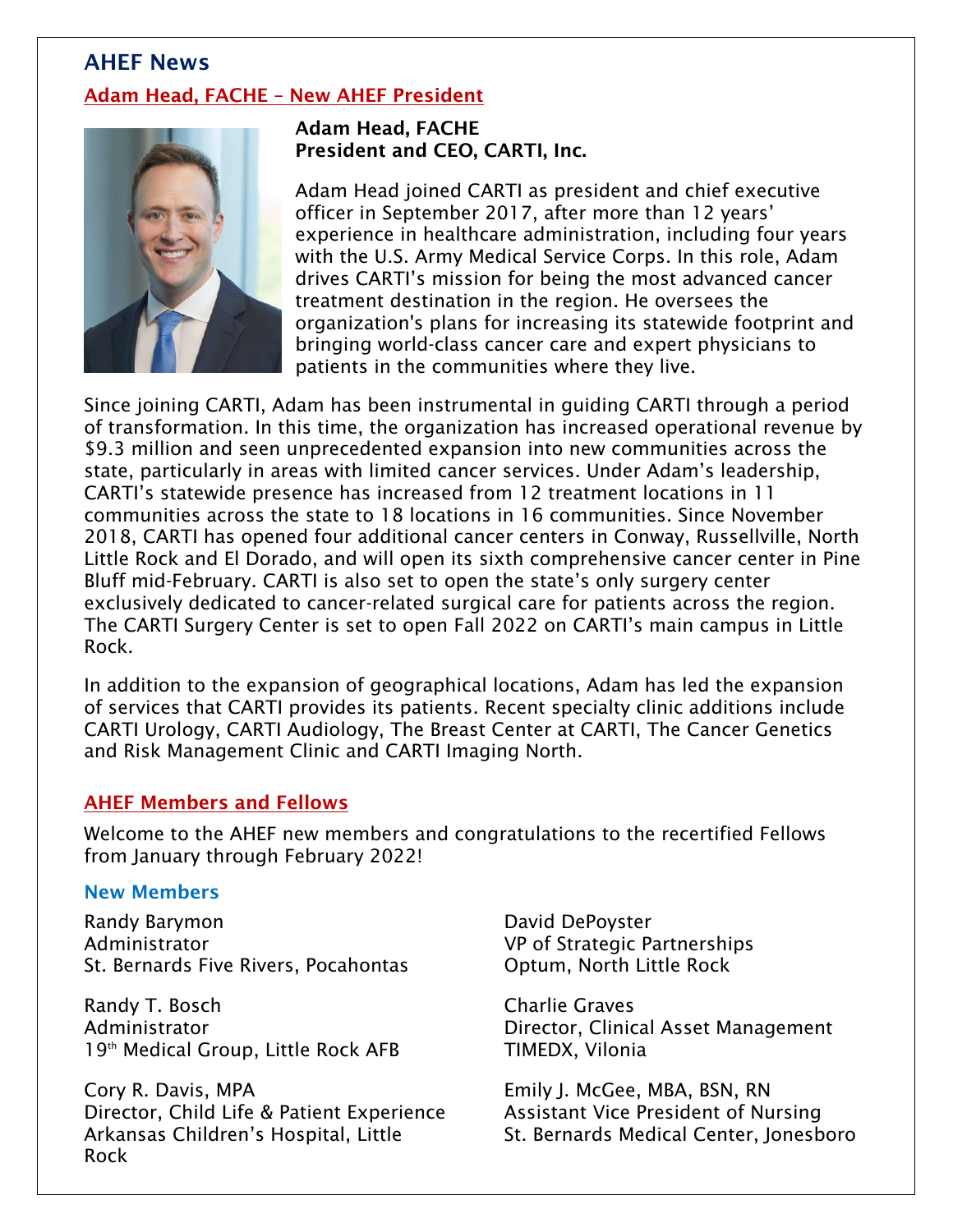Frederick R. Prince Director of Operations St. Bernards Heart and Vasular, Brookland

Eric G. Spann, MD Medical Director Transforminghealth.org, LLC, Mountain View

### Recertified Fellows

Terry L. Amstutz, MHSA, FACHE CEO McGehee Hospital

Mary Daggett, MBA, FACHE VP/Chief Quality Officer/ACO Exec Dir Jefferson Regional Medical Center, Pine Bluff

### ACHE News

Craig Wilson Director of Health Policy UAMS, Little Rock

Michael K. Givens, FACHE Administrator & COO St. Bernards Medical Center, Jonesboro

Kimberly J. Miller, FACHE Western Region President Baptist Health, Fort Smith



Registration for the **[2022 Congress on Healthcare Leadership](https://congress.ache.org/)**, March 28-31, at the Hyatt Regency Chicago, is open.

Congress features an unparalleled selection of specialized education sessions and so much more:

- Expanded [Pre-Congress events](https://congress.ache.org/agenda/#sunday).
- Short trending sessions and professional development resources at the [Solutions Center](https://congress.ache.org/about/solutions-center/).
- Focused networking receptions.
- On-site [career advising](https://congress.ache.org/about/solutions-center/#career) by appointment.

You will also gain even more value by registering for the Virtual Leadership Symposium, April 11-12. Congress on Healthcare Leadership registrants receive a discounted registration for the symposium, with combined learning units from both events totaling 18+ ACHE Face-to-Face Education credits.

If you plan on attending, please let Lyndsey Dumas (ldumas@arkhospitals.org) know. There are a couple of AHEF board members attending and would love to catch up and buy you a cup of coffee!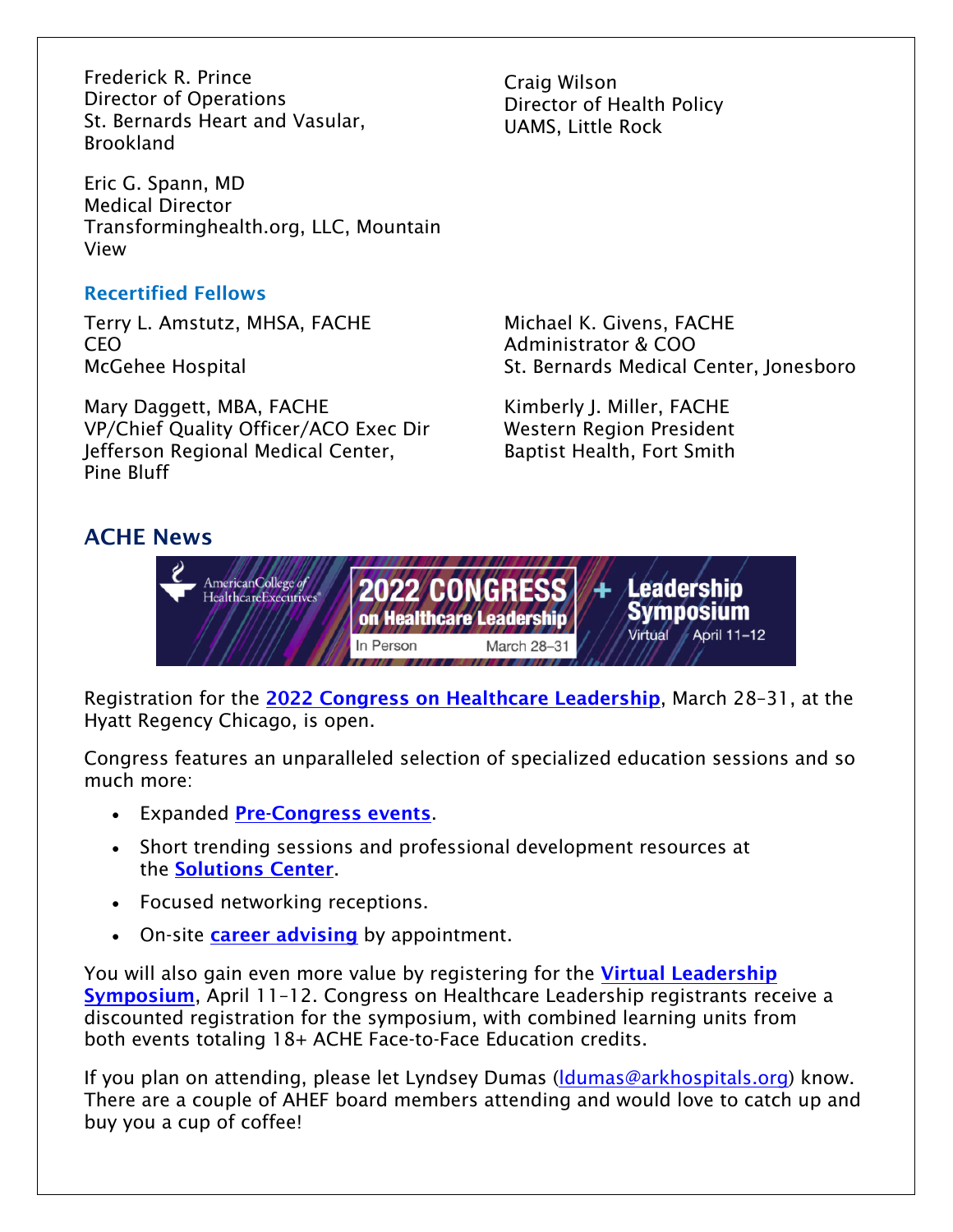#### Career Development Sessions at Congress

A new feature at this year's [2022 Congress on Healthcare Leadership](https://congress.ache.org/) will be the Ignite Stage, which will be located in the [Solutions Center](https://congress.ache.org/about/solutions-center/). The Career Resource Center experts, Executive Search Firm and Executive Coach collaborators, patient safety partners and Health Administration Press authors will serve as featured faculty. They will be delivering multiple micro sessions, networking opportunities and panel discussions on a variety of topics that are geared toward audiences at all career levels. The Ignite Stage will be active daily throughout Congress with focused, careerrelated presentations, networking and open Q&A to engage all participants.

In addition, the Career Resource Center will be hosting an open access exhibit booth to support dialogue, conversations and appointments for Resume Review and Career Advising sessions. Open office hours and numerous complimentary resources and tools will also be available.

#### Students and Host Sites: Register for the 2022 Summer Enrichment Program

We would like to let you know you can register for the American Hospital Association's Institute for Diversity and Health Equity's 2022 Summer Enrichment Program[. The Summer Enrichment Program grows and strengthens the pipeline of](https://ifdhe.aha.org/summer-enrichment-program-overview)  healthcare leaders from underrepresented groups, and places diverse graduate students pursuing advanced degrees in healthcare administration or a related field in 10-week, paid internships across the country. The Institute's staff is working with organizations to match SEP students with host sites starting in February. Internships generally take place from June through August.

ACHE and the Institute are co-promoting the SEP to increase the number of students who participate in the program each year and, accordingly, increase the number of host sites. Just as students benefit from experiential learning, healthcare organizations that register to become host sites gain access to the healthcare leaders of tomorrow—former SEP interns are now CEOs and administrators of hospitals and healthcare organizations nationwide.

[Help strengthen equity and inclusion in healthcare organizations—](https://www.ache.org/about-ache/our-story/diversity-and-inclusion/diversity-resources/ifd-ache-summer-enrichment-program)**learn more and** register today.

#### Meet ACHE's 2022 Premier Corporate Partners

This year, we are extremely proud and deeply appreciative to have seven of the industry's leading companies as our [2022 Premier Corporate Partners](https://www.ache.org/about-ache/corporate-partners/premier-corporate-partners):

- Cardinal Health
- Cerner Corporation
- Change Healthcare
- Intuitive
- LeanTaaS
- Quest Diagnostics

Exact Sciences

ACHE's Premier Corporate Partners play a vital role in supporting our mission of advancing healthcare leadership and the field of healthcare management excellence.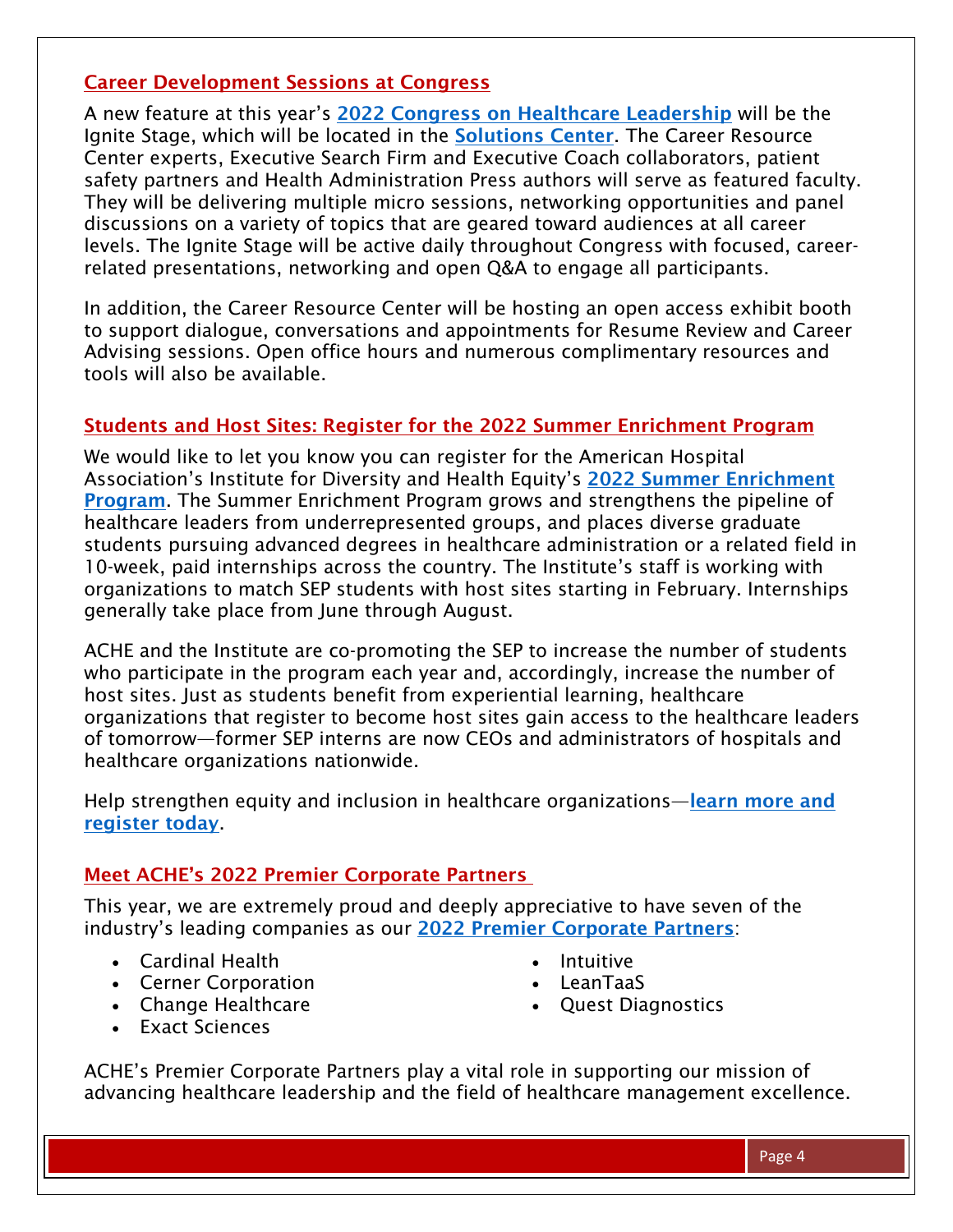These relationships help ACHE support our educational programs and national events, such as the Congress on Healthcare Leadership, and they offer complimentary resources [to members, such as on-demand content, white papers and articles,](https://www.ache.org/about-ache/corporate-partners/corporate-partner-complimentary-resources) to help address critical issues in your organization. In return, we offer our partners exclusive opportunities to engage with ACHE members to advance their key initiatives.

We hope you'll join us in offering a warm welcome to each of our 2022 Premier Corporate Partners. We look forward to their partnership and support in the year ahead.

### Articles of Interest

#### Tailored Technology

When I arrived at NYC Health + Hospitals/Queens nearly one year ago to assume the position of CEO, the smart TVs available to all patients were one of the first things that caught my attention. A sophisticated system like this, I thought, tells people who come here for their healthcare that we are a hospital of choice, with top technology for improving patient experience. The fact that we can customize this equipment to communicate the exact information we want is nothing short of remarkable. I soon learned that what started as an upgrade of our hospital's TV service evolved into something much more comprehensive.

#### An Individualized Approach

The advent of these smart TVs in patient rooms ushered in the dawning of telehealth at NYC Health + Hospitals/Queens, allowing the hospital to expand its educational abilities and tailor them to each patient according to their individual needs. This interactive healthcare system now exists in the Queens Cancer Center and in several departments throughout the hospital, including perioperative, labor and delivery, mother and baby, the regular medical-surgical unit, and the extended observation unit.

When NYC Health + Hospitals/Queens began its TV-replacement journey, it had been using an analog, low-definition satellite TV feed and distributing it to old, CRT-style ("tube") televisions in patient rooms. The quality was poor, unreliable and a source of complaints from patients and their families. Today, the hospital has a network of about 250 high-definition smart TVs integrated to communicate over the facility's existing coaxial cable infrastructure. The new TVs run patient-engagement software from one of the hospital's vendor partners, creating a hotel-style environment for patients. The hospital can now offer patients important educational information while continually enhancing the patient experience through new technology.

The vendor also has programmed an intuitive, tiled home screen on each of the TVs that gives users access to TV content; hospital information, such as pharmacy hours; a set of programmable preferences; and a catalog of patient education. These smart TVs interface with the hospital's admission, discharge and transfer system to identify who is in each room. They communicate back and forth with nurses' station computers, enabling staff to assign appropriate content to each patient and monitor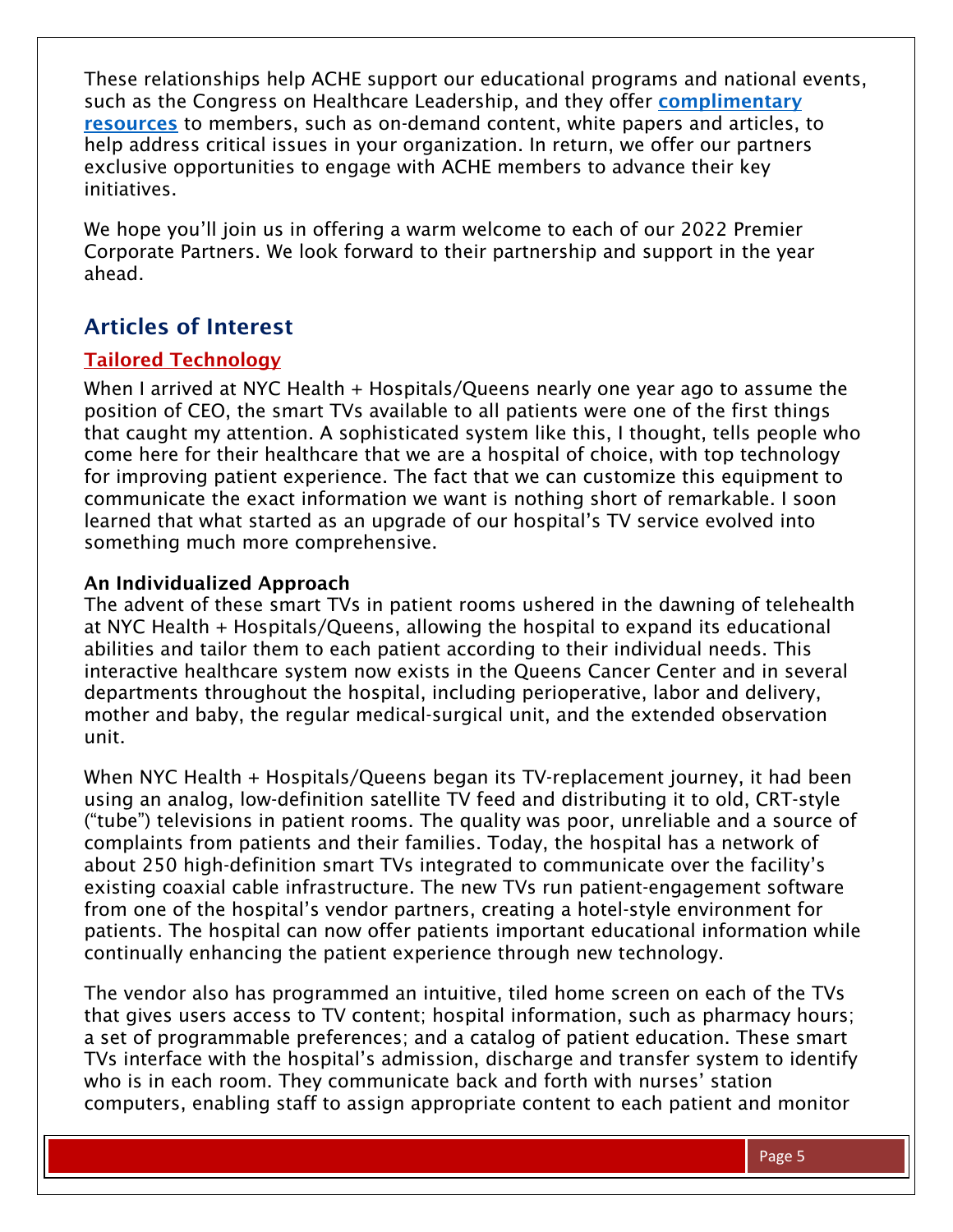whether they watch it. The system features a library of more than 500 videos in English and Spanish, as well as with closed captions.

One of the highlights of this new TV system is its flexibility in allowing NYC Health + Hospitals/Queens to produce its own videos catering to patients. In the past, information would be given to patients as they were leaving the hospital. With the new interactive system, staff can start educating patients much earlier. We can assign videos based on their prognosis, including content that helps reinforce prescribed treatment or medications. There are even videos to help anxious patients relax.

#### Improved Care

NYC Health + Hospitals/Queens' nursing staff members have embraced the interactive system, recognizing its ability to assist with delivering improved care to more patients. The hospital's HCAHPS satisfaction scores have already begun to advance since the smart TVs were implemented in fall 2020, with early indications demonstrating that patients use and enjoy the new system, and nurses know that people are getting the health education they need. For instance, the organization had its highest score in the past two years on six of the 10 inpatient questions/domains. Ultimately, nurses can spend more time treating patients and less time reviewing the important information now offered through the system.

NYC Health + Hospitals/Queens has already begun making further improvements to the smart TV system. Plans are underway to integrate it with the hospital's EHR to allow nurses to select and assign patient videos directly from the patient's electronic record, making the process faster and more convenient for the nursing staff.

#### Merging Technology With a Human Touch

In its ongoing quest to become a truly person-centered healthcare facility, NYC Health + Hospitals/Queens recently has embarked on a journey to become Planetreecertified. A patient founded the Planetree healthcare model in 1978 as a way of restoring a greater sense of compassion and partnership in the caregiving process. The organization is committed to enhancing healthcare from the patient's perspective. Delivering person-centered care involves caring for patients beyond their condition and tailoring the hospital's service to suit patients' individual needs. It's about respecting them and their individual priorities and collaborating with them to determine the best course of action in their treatment.

To achieve Planetree certification, NYC Health + Hospitals/Queens will strive to marry new technology with the human touch in everything it does. The system will work to engage staff to become patient advocates: to put themselves in the patient's shoes and employ more empathy and sensitivity in all they do.

> — Adapted from ["Tailored Technology](https://healthcareexecutive.org/archives/january-february-2022/tailored-technology)," *Healthcare Executive,*  Neil J. Moore, FACHE, CEO, NYC Health + Hospitals/Queens

### How Digital Health Lays the Groundwork for Future Healthcare Strategy

Baptist Health is one of many health systems using digital health to improve its ICU services and connect care providers throughout the Arkansas-based 11-hospital